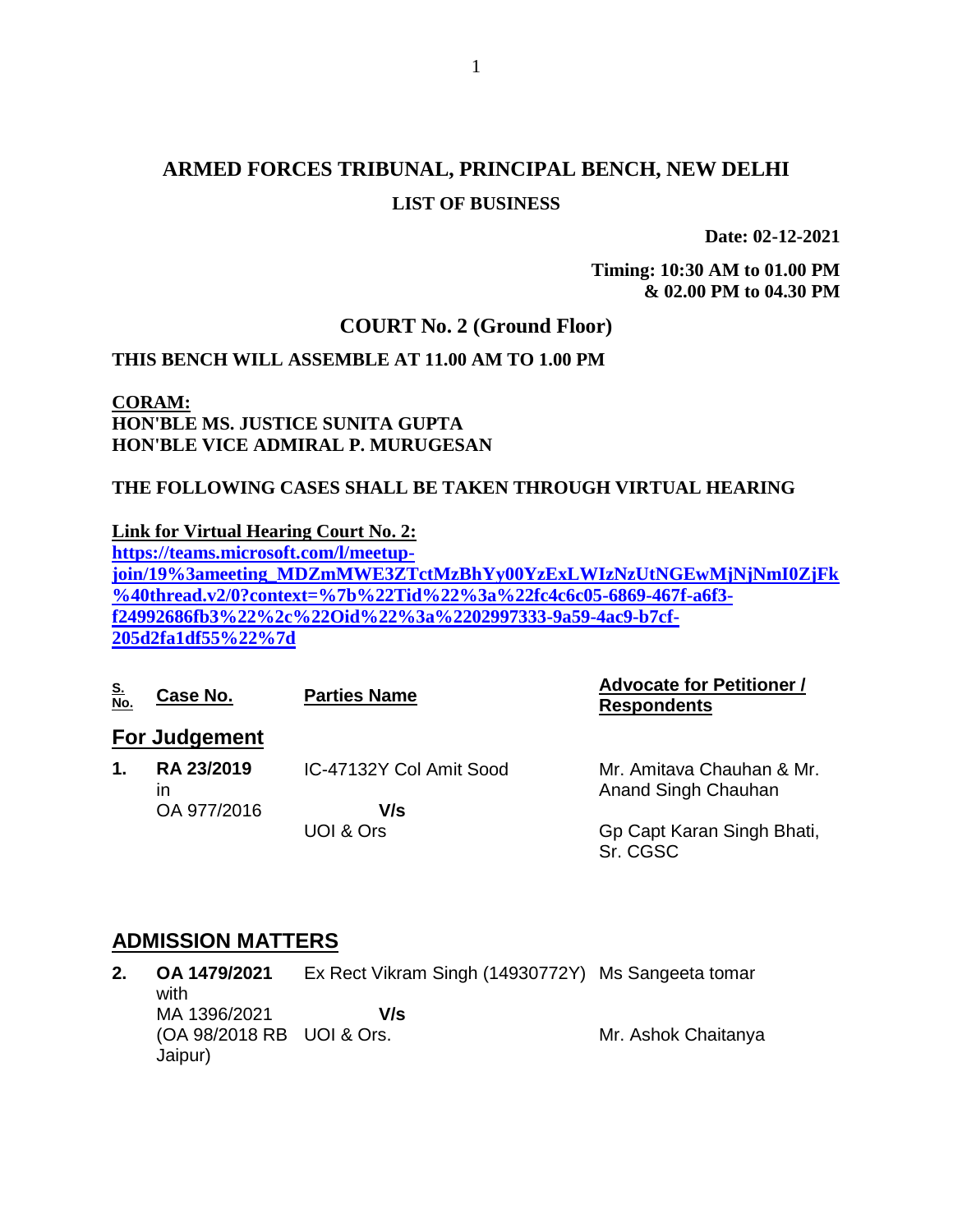**3. OA 2650/2021** with MA 2795/2021 (644291 R) Ex JWO Alok Gupta  **V/s** UOI & Ors. Mr Virender Singh Kadian None **4. OA 2655/2021** with MA 2799/2021 Ex JWO Mahadevan Ramakrishna Panicker (680053-S)  **V/s** UOI & Ors. Mr Praveen kumar None **5. OA 2656/2021** with MA 2800/2021 Ex Sub Digambar Datt (JC 841230 K)  **V/s** UOI & Ors. Mr Virender Singh Kadian None **6. OA 2657/2021** with MA 2803/2021 Cpl Valdas Medhavi (Retd) (734548)  **V/s** UOI & Ors. Mr Manoj Kr Gupta None **7. OA 2658/2021** with MA 2805/2021 Ex Hav Hony Nb Sub Bahadur Singh (4173310-F)  **V/s** UOI & Ors. Mr Virender Singh Kadian None **8. OA 2659/2021** with MA 2806/2021 Lt Cdr Vinod Sasidharan (Retd) (05677-A)  **V/s** UOI & Ors. Mr Ajit Kakkar & Associates None **9. OA 2660/2021** with MA 2807/2021 Ex HFO Devi Prasad Semwal (292852 Mr Ajit Kakkar & Associates F)  **V/s** UOI & Ors. None **10. OA 2661/2021** with MA 2808/2021 Ex Rect Harmeet Singh (21015543P)  **V/s** UOI & Ors. Mr Ajit Kakkar & Associates None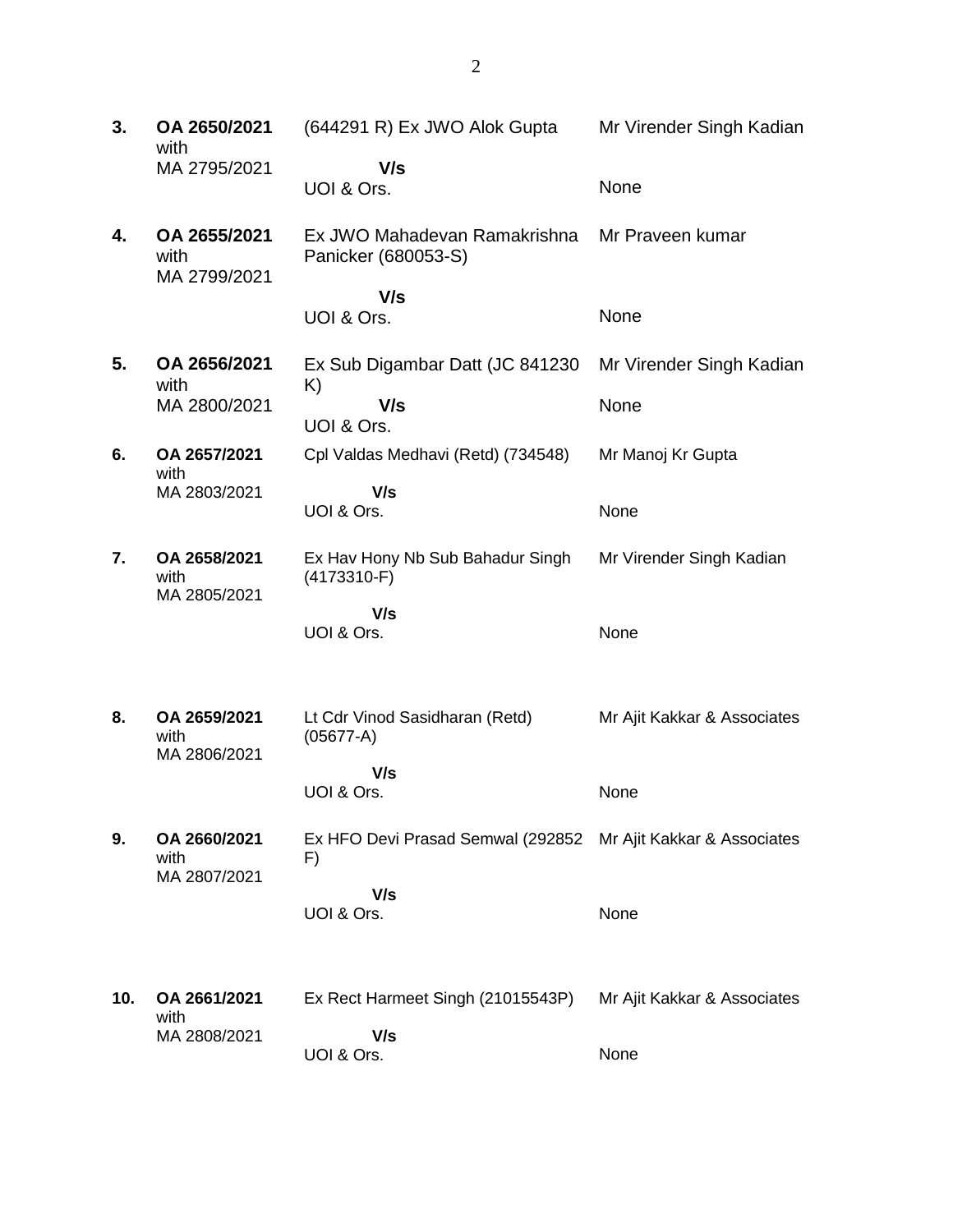# **MA (EXECUTION)**

| 11. | MA 2327/2019<br>$\mathsf{I}$                 | No. 10315465-N L/Nk Sushil Kumar Ms. Archana Ramesh                                        |                                     |
|-----|----------------------------------------------|--------------------------------------------------------------------------------------------|-------------------------------------|
|     | OA 446/2014                                  | V/s<br>UOI & Ors.                                                                          | None                                |
| 12. | MA 1379/2020<br>$\mathsf{I}$                 | Cdr. Rakesh Pande (02216-K)<br>(Retd.)                                                     | In person                           |
|     | OA 1532/2016                                 | V/s<br>UOI & Ors.                                                                          | Dr. Vijendra Singh Mahndiyan        |
| 13. | MA 1638/2020<br><i>in</i>                    | Ex Hav Rajpal Singh (40710993-H) Mr. S M Dalal                                             |                                     |
|     | OA 549/2015                                  | V/s<br>UOI & Ors.                                                                          | Mr V Pattabhi Ram                   |
| 14. | MA 1831/2020<br>$\mathsf{I}$<br>OA 1454/2018 | Smt Sumathi RK wife of Late No<br>14832626H Sep Dvr (Spl) Rakesh<br><b>Kumar CN</b><br>V/s | Mr. Anil Srivastava &<br>Associates |
|     |                                              | UOI & Ors.                                                                                 | Mr Anil Gautam                      |
| 15. | MA 2197/2020<br>$\mathsf{I}$<br>OA 518/2019  | Ex Hav Chhatar Pal Singh (No.<br>13937165-M)<br>V/s                                        | Mr S M Dalal                        |
|     |                                              | UOI & Ors                                                                                  | Mr. Arvind Patel                    |
| 16. | MA 1499/2021<br>in.<br>OA 204/2021           | 2778526 X Nk/DSC Arun Laxman<br>Lad (Retd)<br>V/s                                          | Mr US Maurya                        |
|     |                                              | UOI & Ors                                                                                  | Mr SD Windlesh                      |
| 17. | MA 1659/2021<br><i>in</i><br>OA 363/2021     | Nk (DSC) Ram Bhaj (Retd)<br>$(1070968-Y)$<br>V/s                                           | Mr Manoj Kr Gupta                   |
|     |                                              | UOI & Ors                                                                                  | Mr. K K Tyagi                       |
| 18. | MA 2804/2021<br>ın                           | Sub (JENE) Sheeju A (JC-377798-L)                                                          | Mr SS Pandey & Associates           |
|     | OA 2070/2017                                 | V/s<br>UOI & Ors                                                                           | Mr. Arvind Patel                    |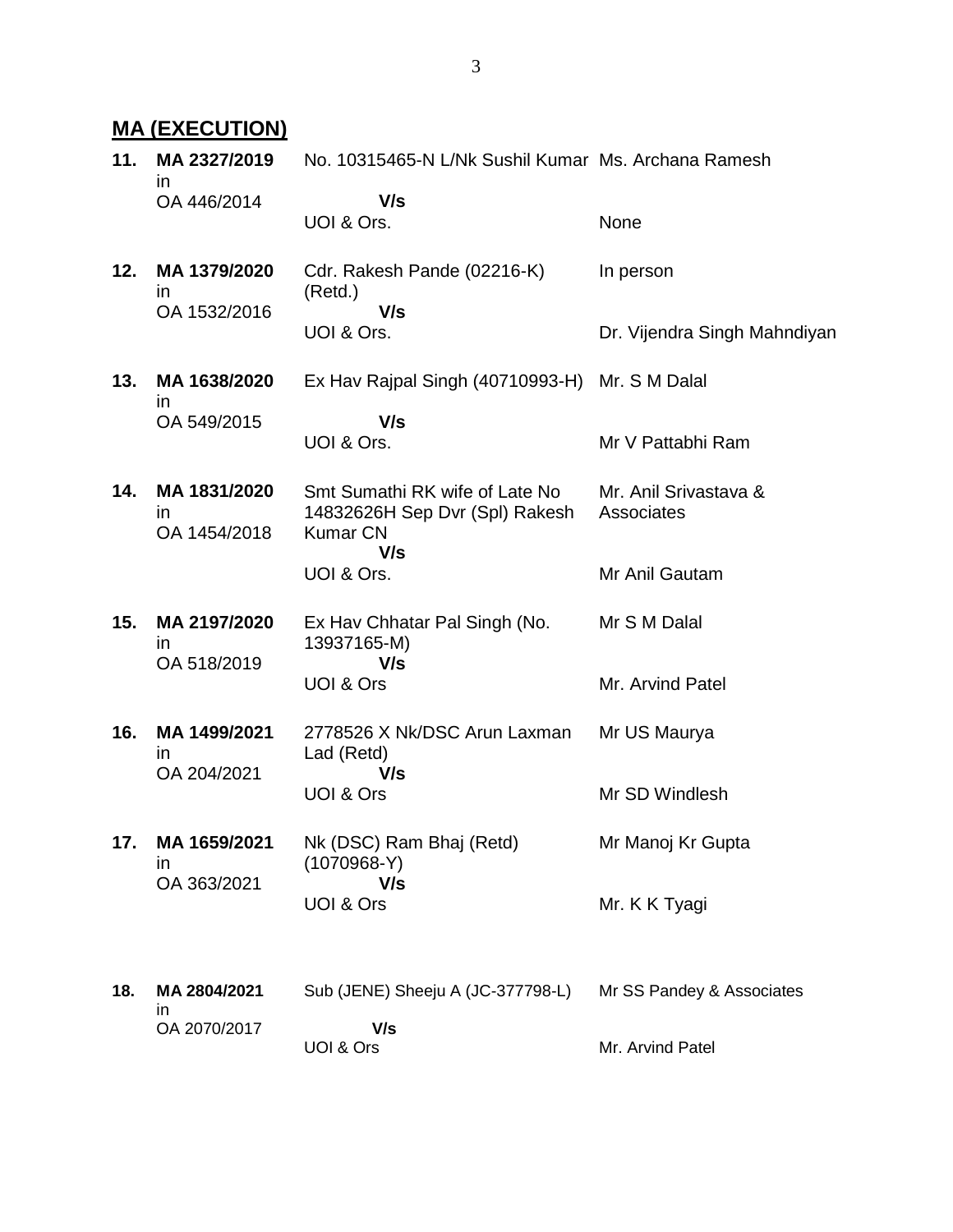# **MA (OTHERS)**

| 19. | MA 1619/2019 &<br>MA 1620/2019<br><i>in</i> | Capt Jitendra Kumar Sharma<br>$(50394-F)$<br>V/s  | In person                              |
|-----|---------------------------------------------|---------------------------------------------------|----------------------------------------|
|     | OA 210/2016                                 | UOI & Anr.                                        | Mr. V S Tomar                          |
| 20. | MA 1623/2019 &<br>MA 1624/2019<br>in.       | Capt (TS) T Venugopal (02711-K)<br>(Retd.)<br>V/s | In person                              |
|     | OA 830/2017                                 | UOI & Anr.                                        | Mr. Anil Gautam                        |
| 21. | MA 2485/2019<br>$\mathsf{I}$                | Ex Cpl Sanjay Kumar (No 785474<br>R)              | Mr Virender Singh Kadian               |
|     | OA 306/2017                                 | V/s<br>UOI & Ors                                  | Mr Anil Gautam5                        |
| 22. | MA 2983/2019<br>$\mathsf{I}$                | Ex MCPO-II Pawan Kumar & Ors.<br>V/s              | Mr. Ajit Kakkar                        |
|     | OA 1350/2017                                | UOI & Ors                                         | Gp Capt Karan Singh Bhati,<br>Sr. CGSC |
| 23. | MA 334/2020<br>$\mathsf{I}$                 | No. 28625-H Sqn Ldr K L Kiran                     | Mr. Pushpendra Kumar<br><b>Dhaka</b>   |
|     | OA 1428/2018                                | V/s<br>UOI & Ors.                                 | Mr. Ashok Chaitanya                    |
| 24. | MA 426/2020 &<br>MA 427/2020                | UOI & Anr                                         | Dr. Vijendra Singh Mahndiyan           |
|     | $\mathsf{I}$<br>OA 150/2016                 | V/s<br>Maj R N Malik (Retd)                       | None                                   |
| 25. | MA 305/2021<br>ın<br>OA 1224/2018           | Ex Nk Devender Singh (1466218-<br>W)              | Mr Ajit Kakkar & Associates            |
|     |                                             | V/s<br>UOI & Ors.                                 | Mr V S Tomar                           |
| 26. | MA 2309/2021                                | UOI & Ors                                         | Mr SD Windlesh                         |
|     | $\mathsf{I}$<br>OA 1677/2016                | V/s<br>Lt Col Shashi Chaudhari (Retd) &<br>Ors    | Mr. Anil Srivastava &<br>Associates    |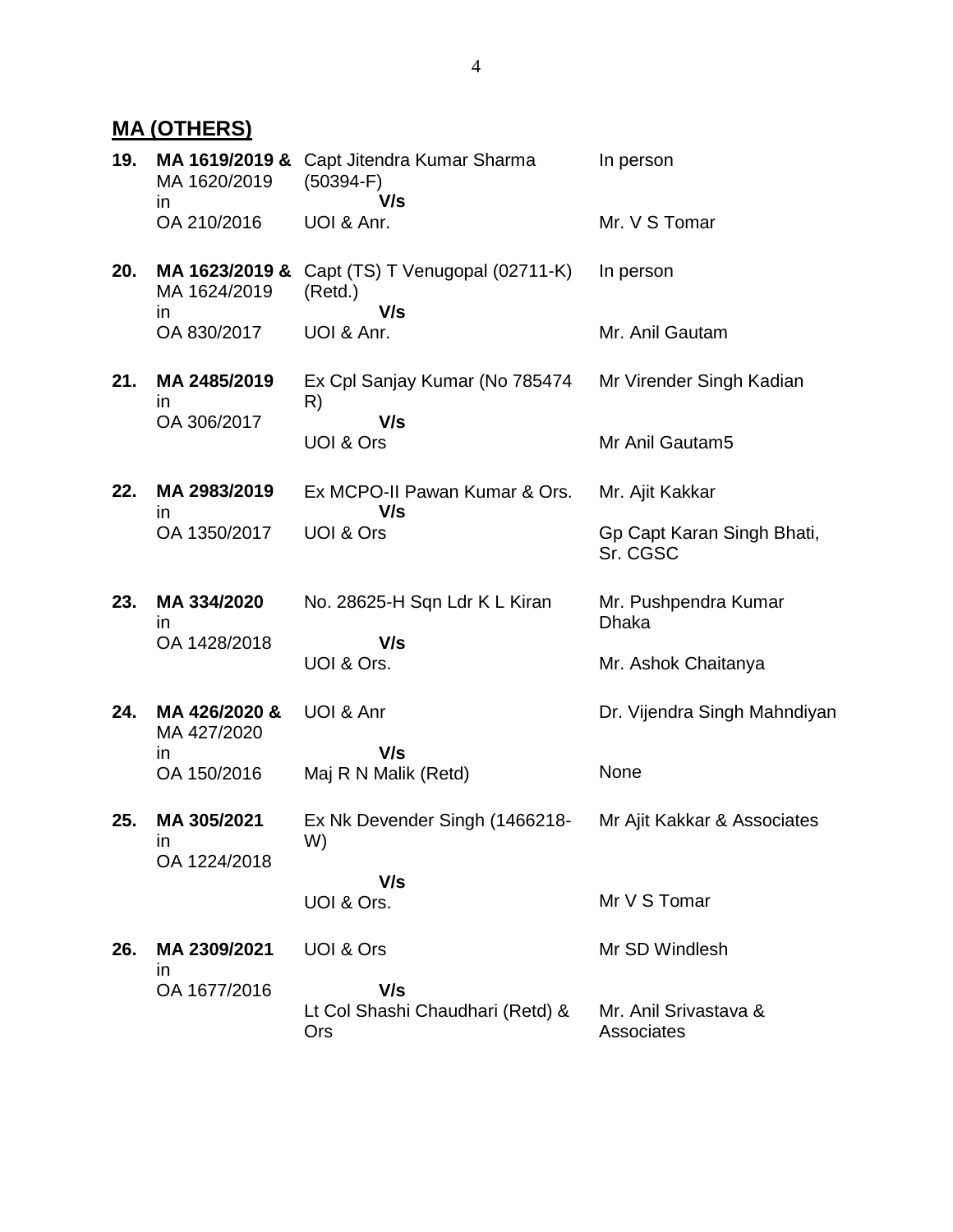| 27. | MA 2310/2021<br>ın<br>OA 492/2019  | Sep Sumer Singh (Retd) (No<br>14823547 M)<br>V/s | Ms Archana Ramesh |
|-----|------------------------------------|--------------------------------------------------|-------------------|
|     |                                    | UOI & Ors.                                       | Mr S D Windlesh   |
| 28. | MA 2802/2021<br>ın<br>OA 1211/2021 | 279353 Sgt Jalmit Singh Dhillon<br>(Retd)<br>V/s | Mr Manoj Kr Gupta |
|     |                                    | UOI & Ors                                        | Mr Arvind Patel   |

# **Pleadings Complete**

| 29. | OA 1483/2017<br>with<br>MA 864/2021 & | Col Tapash Chaterjee (Retd) IC<br>42417F<br>V/s    | Ms Arunima Dewedi |
|-----|---------------------------------------|----------------------------------------------------|-------------------|
|     | MA 2826/2021                          | UOI & Ors.                                         | Mr Prabodh Kumar  |
| 30. | OA 648/2020<br>with<br>MA 779/2020 &  | Ex Hav Uma Shankar Singh Yadav<br>$(14339271 - H)$ | Mr. OS Punia      |
|     | 2681/2021                             | V/s<br>UOI & Ors.                                  | Mr. Arvind Kumar  |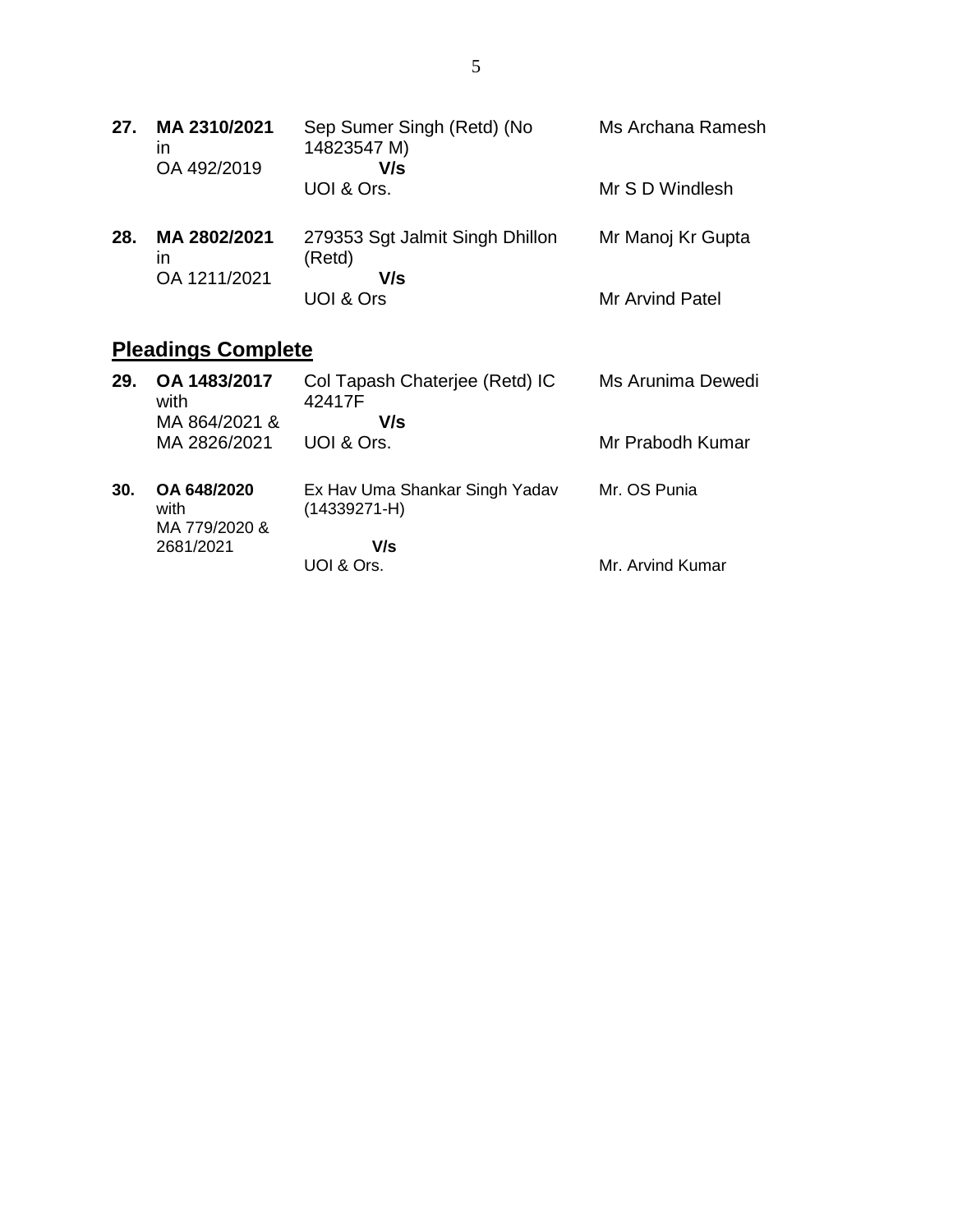# **ARMED FORCES TRIBUNAL, PRINCIPAL BENCH, NEW DELHI LIST OF BUSINESS**

**Date: 02-12-2021**

**Timing: 10:30 AM to 01.00 PM & 02.00 PM to 04.30 PM**

## **COURT No. 3 (First Floor)**

#### **THIS BENCH WILL NOT ASSEMBLE TODAY**

### **CORAM: HON'BLE MS. JUSTICE ANJANA MISHRA ADMINISTRATIVE MEMBER NOT AVAILABLE**

#### **Link for Virtual Hearing Court No. 3:**

[https://teams.microsoft.com/l/meetup](https://teams.microsoft.com/l/meetup-join/19%3ameeting_ODU3MWZkYTQtNDVhZC00OTc4LTk5MmQtOTliMzc3MDBmNjkw%40thread.v2/0?context=%7b%22Tid%22%3a%22fc4c6c05-6869-467f-a6f3-f24992686fb3%22%2c%22Oid%22%3a%2202997333-9a59-4ac9-b7cf-205d2fa1df55%22%7d)[join/19%3ameeting\\_ODU3MWZkYTQtNDVhZC00OTc4LTk5MmQtOTliMzc3MDBmNjkw%](https://teams.microsoft.com/l/meetup-join/19%3ameeting_ODU3MWZkYTQtNDVhZC00OTc4LTk5MmQtOTliMzc3MDBmNjkw%40thread.v2/0?context=%7b%22Tid%22%3a%22fc4c6c05-6869-467f-a6f3-f24992686fb3%22%2c%22Oid%22%3a%2202997333-9a59-4ac9-b7cf-205d2fa1df55%22%7d) [40thread.v2/0?context=%7b%22Tid%22%3a%22fc4c6c05-6869-467f-a6f3](https://teams.microsoft.com/l/meetup-join/19%3ameeting_ODU3MWZkYTQtNDVhZC00OTc4LTk5MmQtOTliMzc3MDBmNjkw%40thread.v2/0?context=%7b%22Tid%22%3a%22fc4c6c05-6869-467f-a6f3-f24992686fb3%22%2c%22Oid%22%3a%2202997333-9a59-4ac9-b7cf-205d2fa1df55%22%7d) [f24992686fb3%22%2c%22Oid%22%3a%2202997333-9a59-4ac9-b7cf-205d2fa1df55%22%7d](https://teams.microsoft.com/l/meetup-join/19%3ameeting_ODU3MWZkYTQtNDVhZC00OTc4LTk5MmQtOTliMzc3MDBmNjkw%40thread.v2/0?context=%7b%22Tid%22%3a%22fc4c6c05-6869-467f-a6f3-f24992686fb3%22%2c%22Oid%22%3a%2202997333-9a59-4ac9-b7cf-205d2fa1df55%22%7d)

| <u>S.</u><br>No. | <u>Case No.</u>                      | <b>Parties Name</b>                                                                  | <b>Advocate for Petitioner /</b><br><b>Respondents</b> |
|------------------|--------------------------------------|--------------------------------------------------------------------------------------|--------------------------------------------------------|
|                  | <b>ADMISSION MATTERS</b>             |                                                                                      |                                                        |
| 1.               | OA 2322/2021<br>with<br>MA 2429/2021 | Ex Sgt Dharmendra Singh (775733<br>K)<br>V/s                                         | Mr Ranjan Kumar                                        |
|                  |                                      | UOI & Ors.                                                                           | Ms Jyotsana Kaushik                                    |
| 2.               | OA 2559/2021<br>with<br>MA 2706/2021 | Ex Hav Raghubir Singh (14304687- Mr Virender Singh Kadian<br>F)<br>V/s<br>UOI & Ors. | Mr Niranjana Das                                       |
| 3.               | OA 2564/2021<br>with<br>MA 2711/2021 | Ex Sgt Sanjay Kumar (No 795636<br>F)<br>V/s<br>UOI & Ors.                            | Mr Praveen Kumar<br>Mr Rajesh Kumar Das                |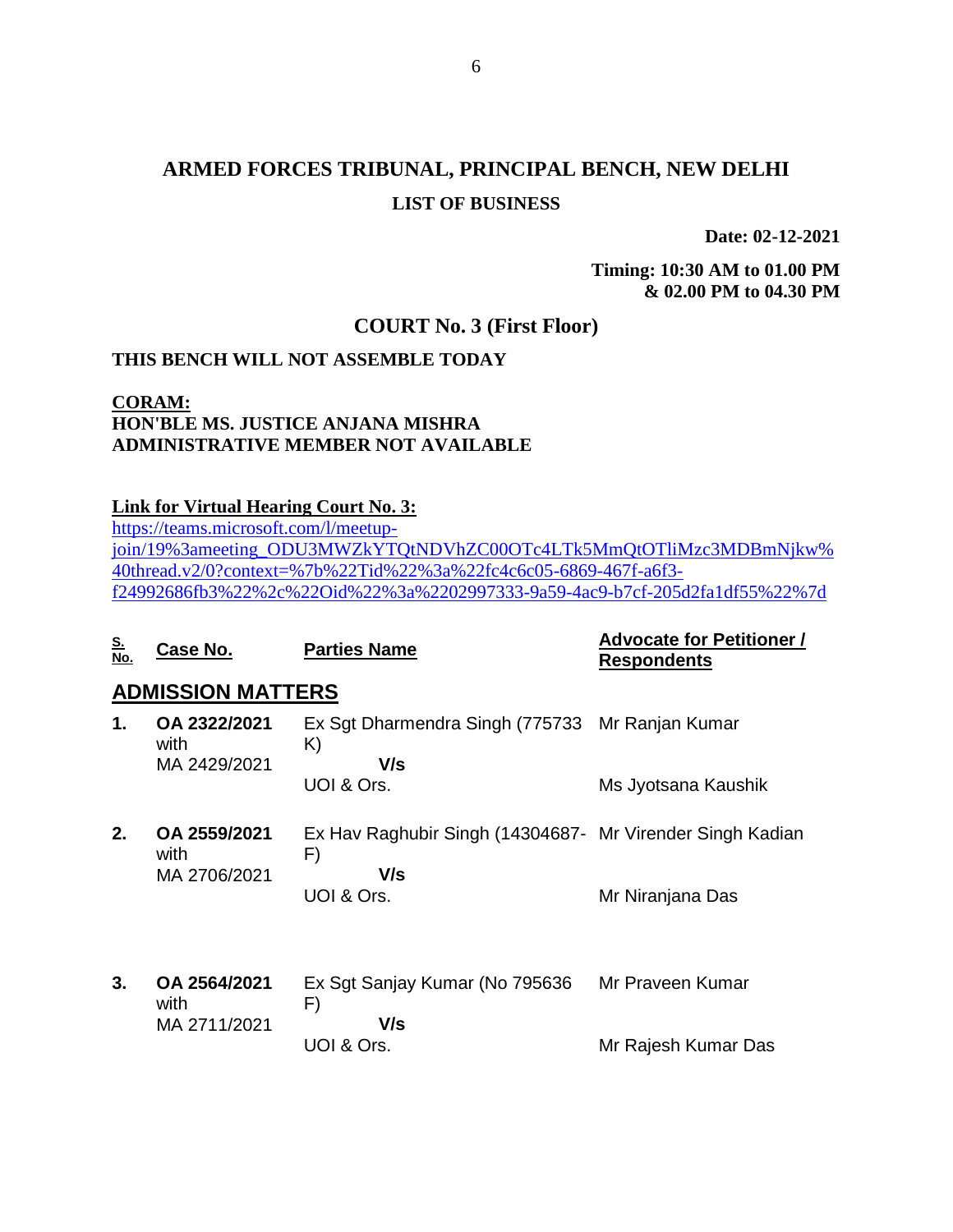| 4.  | OA 2567/2021<br>with<br>MA 2719/2021 | Ex Sub Parmanand (RVC-<br>007717K)<br>V/s                    | Mr Praveen Kumar                             |
|-----|--------------------------------------|--------------------------------------------------------------|----------------------------------------------|
|     |                                      | UOI & Ors.                                                   | Ms. Barkha Babbar                            |
| 5.  | OA 2586/2021                         | Sub ACP-1 Rukhsar Ahmad (Retd)<br>(JC 660831 A)<br>V/s       | Mr Bikrama Sah                               |
|     |                                      | UOI & Ors.                                                   | Ms. Jyotsna Kaushik                          |
| 6.  | OA 2587/2021                         | HFL Ganesh Chhetry (Retd) (No<br>676243)<br>V/s              | Mr Manoj Kr Gupta                            |
|     |                                      | UOI & Ors.                                                   | Mr. V Pattabhi Ram                           |
| 7.  | OA 2588/2021<br>with                 | Ex Spr Kali Charan (1575660)<br>V/s                          | Mr Manoj Kumar Gupta                         |
|     | MA 2726/2021                         | UOI & Ors.                                                   | Mr. Shyam Narayan                            |
| 8.  | OA 2592/2021<br>with                 | Maj K P Salwi (Retd) (IC 308545P)                            | Mr Indra Sen Singh & Kirtika<br>Chhatwal     |
|     | MA 2729/2021                         | V/s<br>UOI & Ors.                                            | Mr. Rajeev Kumar                             |
| 9.  | OA 2593/2021                         | Col Jayant Mohan Singh Negi (IC-<br>45922P) (Retd)<br>V/s    | Mr B S Chaudhary                             |
|     |                                      | UOI & Ors.                                                   | Ms. Barkha Babbar                            |
| 10. | OA 2594/2021                         | Smt Chunni Devi W/o Ex Sep Late<br>Radu Ram (6451911)<br>V/s | Mr J P Sharma & Associates                   |
|     |                                      | UOI & Ors.                                                   | Mr. S D Windlesh                             |
| 11. | OA 2653/2021                         | Ex NK (DSC) Sukhwasi Lal<br>$(14379704-X)$                   | Mr Ajeet Yadav & Banvendra<br>Singh Gandhar  |
|     |                                      | V/s<br>UOI & Ors.                                            | None                                         |
|     |                                      |                                                              |                                              |
| 12. | OA 2667/2021                         | Ex WO Akhilesh Kumar Singh<br>$(674972-T)$                   | Mr Omprakash Kr Srivastava &<br>Rajesh Kumar |
|     |                                      | V/s<br>UOI & Ors.                                            | None                                         |